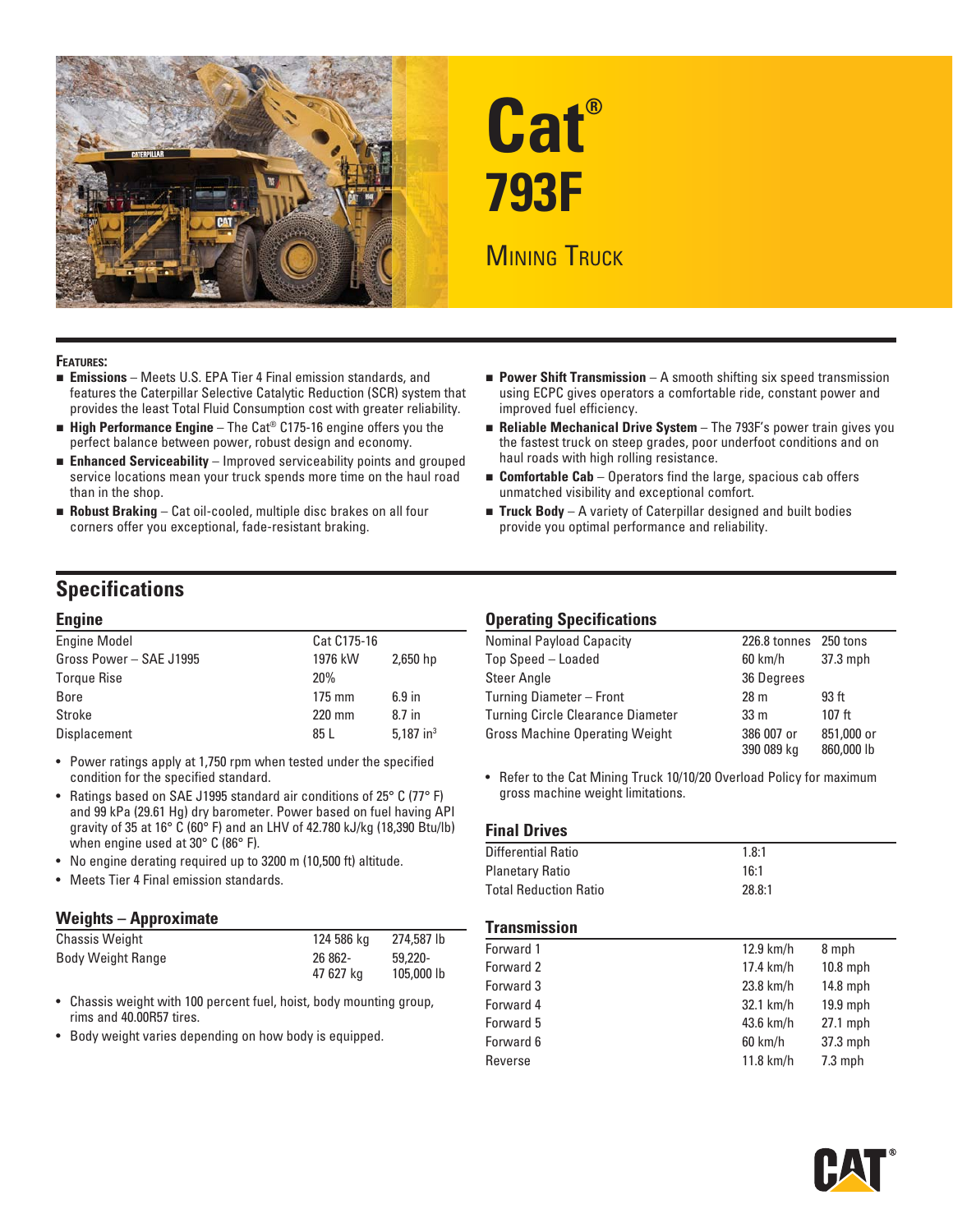# **793F Mining Truck**

#### **Suspension**

| Effective Cylinder Stroke - Front | $130.5$ mm     | $5.1$ in |
|-----------------------------------|----------------|----------|
| Effective Cylinder Stroke - Rear  | $105.5$ mm     | $4.2$ in |
| <b>Rear Axle Oscillation</b>      | $±4.9$ degrees |          |

#### **Body Hoists**

| Pump Flow - High Idle        | 846 L/min    | 224 gal/min |
|------------------------------|--------------|-------------|
| Relief Valve Setting - Raise | 20 370 kPa   | 2,955 psi   |
| Body Raise Time - High Idle  | 19 Seconds   |             |
| Body Lower Time - Float      | 20 Seconds   |             |
| Body Power Down - High Idle  | 17.5 Seconds |             |

- Twin, two-stage hydraulic cylinders mounted outside main frame, double-acting cylinders in second stage.
- Power raise in both stages, power down in second stage.
- Automatic body lower modulation reduces impact on frame.

#### **Brakes**

| Outside Diameter             | $874.5 \text{ mm}$   | 34.5 in                  |
|------------------------------|----------------------|--------------------------|
| <b>Brake Surface - Front</b> | $89817 \text{ cm}^2$ | $13.921$ in <sup>2</sup> |
| Brake Surface – Rear         | $34500 \text{ cm}^2$ | $20.847$ in <sup>2</sup> |
| Standards                    | ISO 3450:1996        |                          |

#### **Weight Distributions – Approximate**

| Front Axle – Empty  | 49% |
|---------------------|-----|
| Rear Axle – Empty   | 51% |
| Front Axle - Loaded | 33% |
| Rear Axle – Loaded  | 67% |

#### **Capacity – HP – 100% Fill Factor**

| Struck               |                        | 112.6-151 $\text{m}^3$ 147-197.5 yd <sup>3</sup> |
|----------------------|------------------------|--------------------------------------------------|
| Heaped (SAE 2:1) $*$ | 162-191 $\mathrm{m}^3$ | $212 - 250$ yd <sup>3</sup>                      |

• Contact your local Cat dealer for body recommendation. \* ISO 6483:1980

#### **Service Refill Capacities**

| <b>Fuel Tank</b>                                               | 2839L   | 750 gal   |
|----------------------------------------------------------------|---------|-----------|
| <b>Cooling System</b>                                          | 1074L   | $284$ gal |
| Crankcase                                                      | 312 L   | 82 gal    |
| Rear Axle Housing                                              | 984 L   | $260$ gal |
| Steering System (Includes Tank)                                | 290 L   | 77 gal    |
| Brake/Hoist System (Includes Tank)                             | 1315L   | 347 gal   |
| <b>Torque Converter/Transmission Sump</b>                      | 102L    | 27 gal    |
| <b>Torque Converter/Transmission System</b><br>(Includes Sump) | 209 L   | 55 gal    |
| Diesel Exhaust Fluid Tank                                      | 234.7 L | 62 gal    |

#### **ROPS**

ROPS Standards

- ROPS (Rollover Protective Structure) cab offered by Caterpillar meets ISO 3471:2008 for Operator and ISO 13459:2012 for Trainer.
- FOPS (Falling Objects Protective Structure) meets ISO 3449:2005 for Operator and ISO 13459:2012 Level II FOPS for Trainer.

#### **Sound**

Sound Standards

- The operator sound pressure level measured according to work cycle procedures specified in ISO 6394 and 6396 is 74 dB(A) for cab offered by Caterpillar, when properly installed and maintained and tested with doors and windows closed.
- Hearing protection may be needed when operating with an open operator station and cab (when not properly maintained or doors/ windows open) for extended periods or in a noisy environment.

#### **Steering**

Steering Standards **ISO 5010:2007** 

#### **Dimensions** (All dimensions are approximate.)

Shown with  $162 \text{ m}^3$  (212 yd<sup>3</sup>) HP Body.

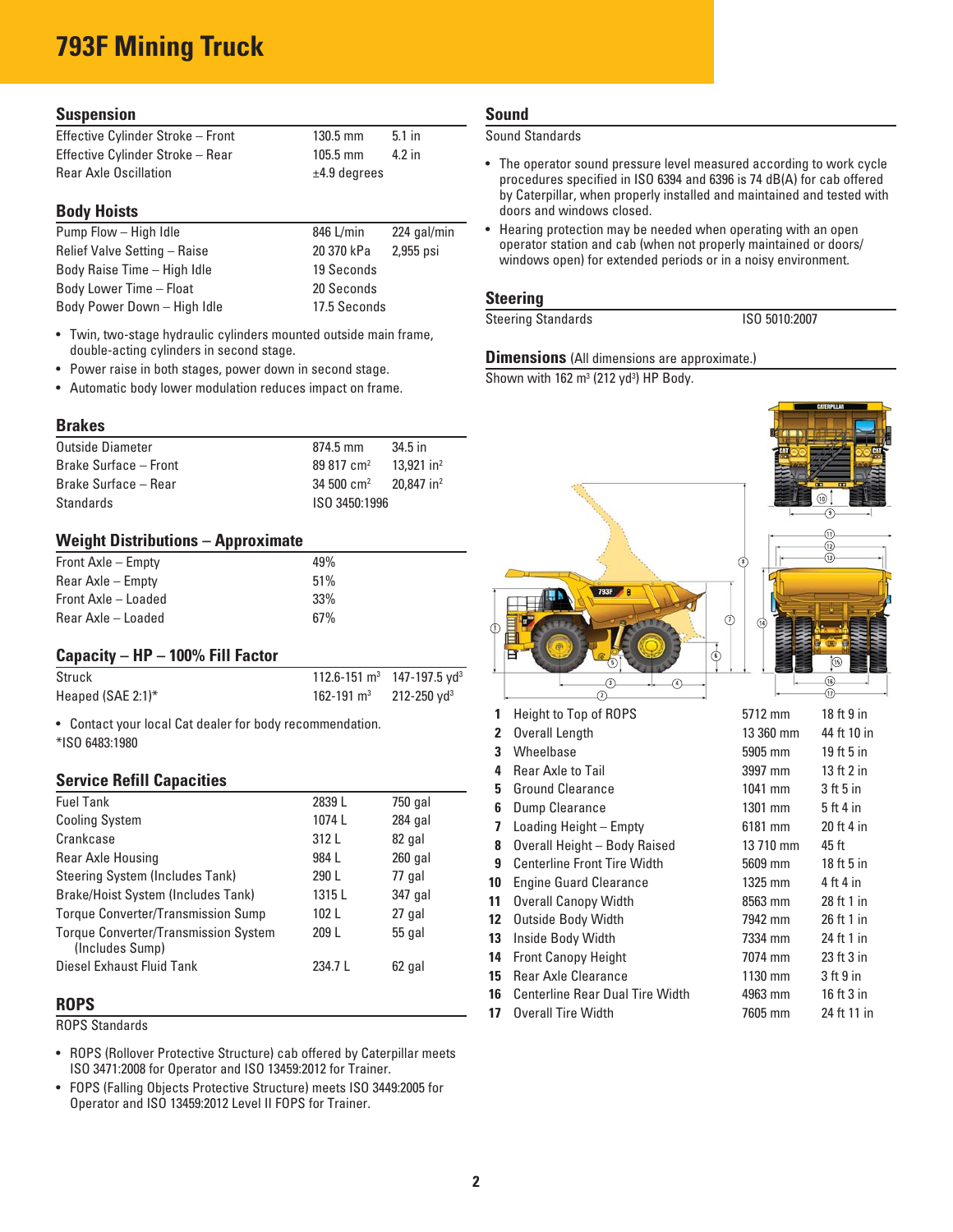#### **STANDARD EQUIPMENT**

#### **ELECTRICAL**

- Alarm, Back-up
- Brushless Alternator, 225 ampere
- Batteries, 210-amp hour, low maintenance, 12-volt (2)
- Converter, 12-volt electrical
- Electrical System, 24-volt, 10, 15 and 20 amp
- **Jump Start Receptacle**
- Lighting System
	- Back-up and Hazard Lights
	- Directional Signals (front and rear LED)
	- Front Stair Access/Service Deck
	- Stop/Tail Lights (LED)
	- Engine Compartment
	- VIMS, Blue Light (LED)
	- Headlights, with Lo-Hi Beam Selector
	- Brake and Retarder Light Status Ready

#### **OPERATOR ENVIRONMENT**

- **Air Conditioner with Automatic** Climate Control
- 12-volt DC Power Supply (3)
- Coat Hook
- Cup Holder
- Diagnostic Connection Port
- Dome Courtesy Light
- **Entertainment Radio Ready** 
	- 5 amp Converter, Speakers and Wiring Harness
- Gauge/Indicators
	- Gauge Panel:
	- Transmission Fluid Temperature
	- Brake Oil Temperature
	- Engine Coolant Temperature
	- Fuel Level
	- Torque Converter Oil Temperature
	- Electric Engine Control Fault Indicator
	- Electric Hour Meter
	- Speedometer
	- Tachometer
	- Diesel Exhaust Fluid Level Indicator
- Heater/Defroster, 11 070 kCal (45,930 Btu)
- Hoist, Body Control (electric)
- $Horn$
- Integrated Object Detection System
- Heated Mirrors, Right and Left
- ROPS Cab, Insulated/Sound Suppressed
- Seat, Operator, Air Suspension
- Seatbelt, Operator, Three Points, Retractable
- Seatbelt, Trainer, Two Points, Retractable
- Stairway and Walkway Access, 600 mm (23.6 in)
- Steering Wheel, Tilt, Padded, Telescopic
- Storage Compartments
- Tinted Glass
- **Transmission Gear Indicator**
- **VIMS Message Center with Advisor**
- Window, Operator, Electric Powered
- Windshield Wiper, Intermittent Control and A/C Condenser Filled Washer Bottle
- **Plug and Play Radio 12V Unswitched Power** Supply Outlets
- Fire Suppression Ready Cab

#### **POWER TRAIN**

- Cat C175-16 meets Tier 4 Final emission standards
	- Air Cleaner with Precleaner (4)
	- Air-to-Air Aftercooler (ATAAC)
	- Automatic Starter Protection
	- Ether Starting Aid (automatic)
	- Multi-Point Oil Pressure Sensing
	- Turbocharging (4)/Aftercooled
- **Engine Aftertreatment System** 
	- Pump Electronic Tank Unit (PETU)
	- Clean Emissions Module (CEM)
- **Braking System** 
	- Automatic Retarder Control, Adjustable
	- Brake Release Motor (towing)
	- Engine Overspeed Protection
	- Extended Life Brake Disc Material
	- Oil-cooled, Multi-disc (front and rear)
	- Service, Retarding, Parking, Secondary
	- Park Brake Integrated with Gear Selector
	- Secondary, Emergency
- Advanced Productivity Electronic Controls Strategy (APECS)
- **Transmission** 
	- 6-speed, Automatic Powershift with Electronic Control (ECPC)
	- Body-up Reverse Neutralizer
	- Body-up Shift Inhibitor
	- Controlled Throttle Shifting
	- Directional Shift Management
	- Downshift/Reverse Shift Inhibitor
	- Individual Clutch Modulation
	- Lock-up Torque Converter
	- Neutral Coast Inhibitor
	- Neutral Start Switch
	- Programmable Top Speed
	- Pre-lubrication/Engine
	- Rear Axle Continuous Lubrication/Filtration

**3** 

#### **OTHER STANDARD EQUIPMENT**

Auto Lubrication System with 41 kg (90 lb) barrel, auto shutoff, and grease filter

**793F Mining Truck** 

- Aux "Buddy" Dumping Quick Connect
- Aux Steering Quick Connect (towing)
- **Driveline Guard**

■ Rock Ejectors

■ Tie Down Eyes

**Demarcations** ■ Tie Off Points

■ Service Points, Ground Level

■ Supplemental Steering (automatic)

■ Tow Hooks (front)/Tow Pin (rear) ■ Traction Control System ■ Vandalism Protection Locks

■ S•O•S<sup>SM</sup> Sample Ports

■ Sight Level Gauges for Hydraulic/Engine Oil

 Vital Information Management System (VIMS) • Includes VIMS Payload Monitor with MAX Payload and Speed Manager – (Recommend using download cable 127-9797 and PC based software JERD2175. Supplemental software "VIMS Supervisor" YERA1403.

Order separately. Computer not provided.)

**Primary Access Anti-slip High Visibility** 

Extended Life Coolant to  $-35^{\circ}$  C ( $-30^{\circ}$  F)

■ Rubber-lined Battery Box Lid ■ Portable Fire Extinguisher Mounting

■ SL-V Grease Injectors ■ Fuel Tank Mud Guards

**ANTIFREEZE** 

- Fast Fill Diesel Exhaust Fluid System
- Fast Fill Diesel Fuel System
- **Fuel Filter with Water Separator** Ground Level Battery Lockout

Ground Level Engine Shut-down Ground Level Engine Start Lockout Ground Level Transmission Lockout Ground Level VIMS Data Port ■ Hi-speed Crankcase Oil Change Hydraulic Filters, 1,000 hour Reservoirs (3 separate) • Brake/Hoist, Steering/Fan, Transmission/Converter